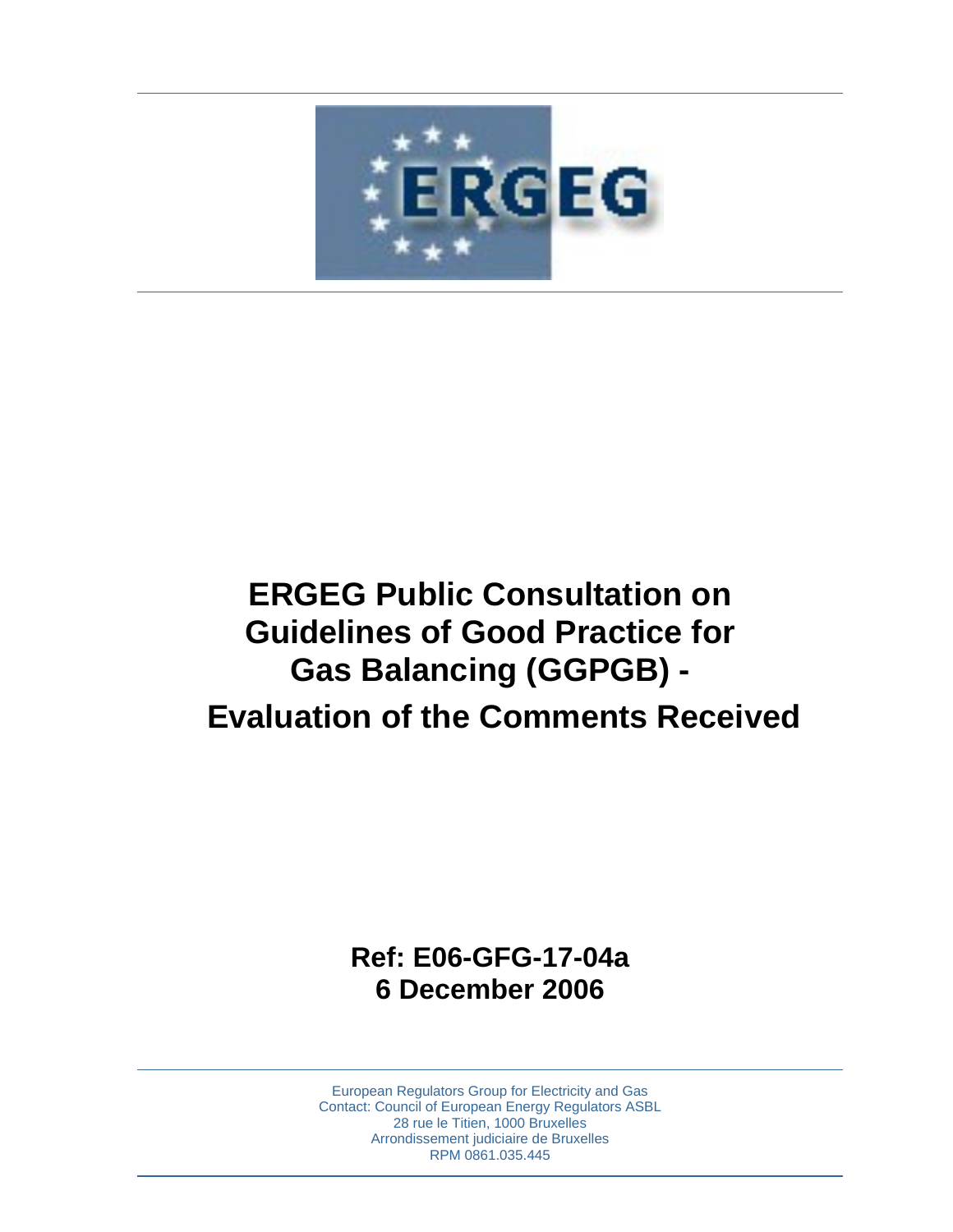

# **Table of Contents**

| 3. Summary and response: General Comments received from respondents 3                    |  |
|------------------------------------------------------------------------------------------|--|
|                                                                                          |  |
| 5. Summary of comments received that have not been incorporated in the revised GGPGB .13 |  |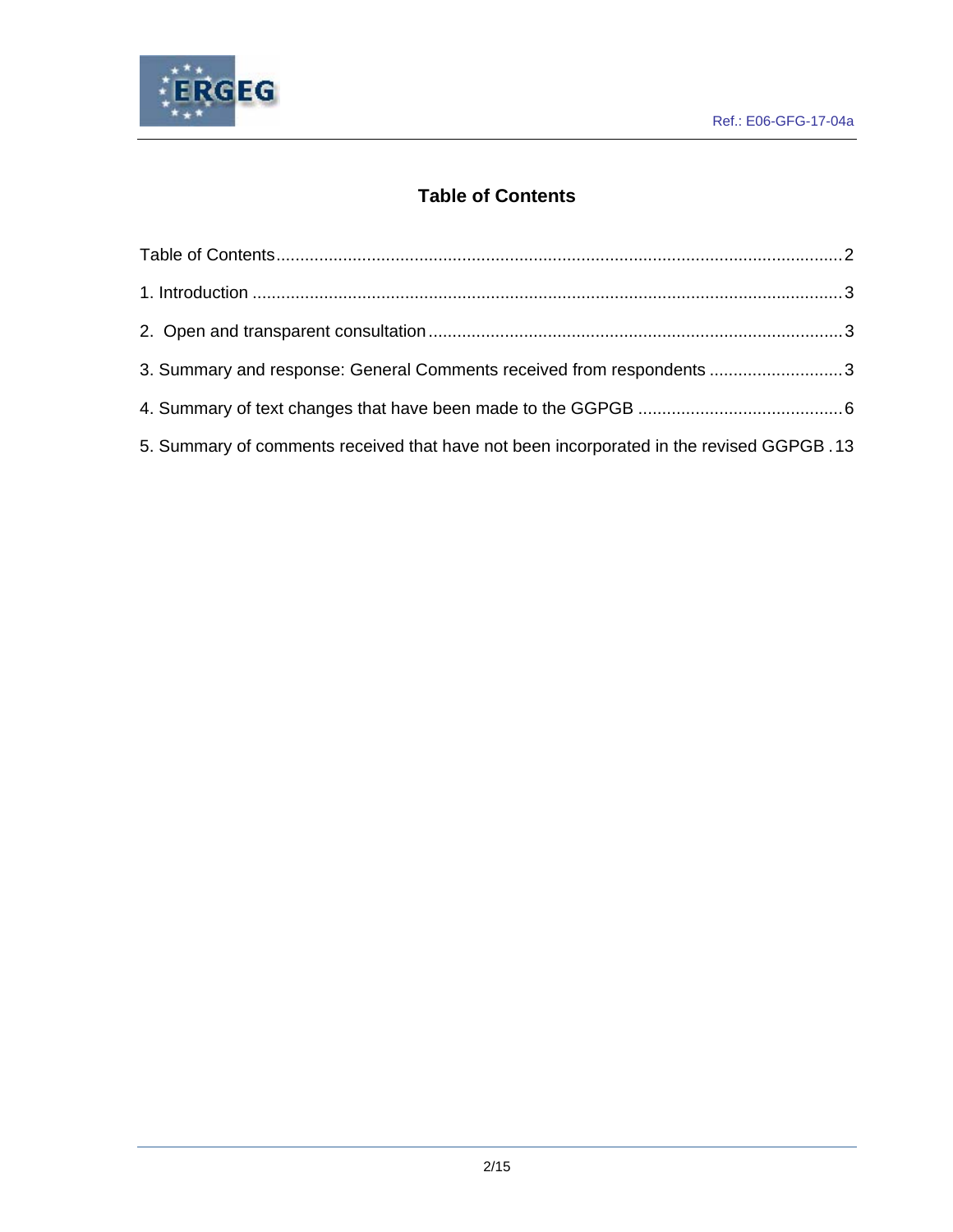

# **1. Introduction**

This document provides a summary and explanation of the main changes that have been made to the GGPGB since an initial version was published for consultation in April 2006.

The Guidelines of Good Practice for Gas Balancing (GGPGB) of  $6<sup>th</sup>$  December 2006 represents ERGEG's (final) advice to the European Commission on its interpretation of Article 7 of the Gas Regulation<sup>1</sup>.

# **2. Open and transparent consultation**

ERGEG has developed the GGPGB through extensive and transparent consultation with market participants:

- In July 2005, ERGEG published the "Gas Balancing paper" for consultation. The consultation set out the key issues associated with gas balancing and requested comments on proposed changes to the CEER high level gas balancing principles<sup>2</sup>. This paper also proposed, based on the high level principles, the development of more detailed Guidelines for Good Practice for Gas Balancing (GGPGB).
- A conclusions document, with revised principles was published in April 2006.
- A draft version of the GGPGB was published for consultation alongside the final high level gas balancing principles in April 2006 $^3$ .

#### **3. Summary and response: General Comments received from respondents**

#### **General**

One respondent indicated in their response its preference for a market based balancing mechanism and suggested that this should be included as an objective in the GGPGB. However, the Gas Regulation does not state or require that gas balancing mechanisms need to be market based (either now or in the future). Whilst a market based system can provide

<sup>&</sup>lt;sup>1</sup> Regulation (EC) No 1775/2005 of the European Parliament and of the Council of 28 September 2005 on conditions for access to the natural gas transmission networks.

 $2$  16 responses were received to the July 2005 consultation.

 $3$  12 responses were received to the draft GGPGB and all non-confidential ones are available on the ERGEG website:

http://www.ergeg.org/portal/page/portal/ERGEG\_HOME/ERGEG\_PC/ARCHIVE1/GGP%20for%20Gas %20Balancing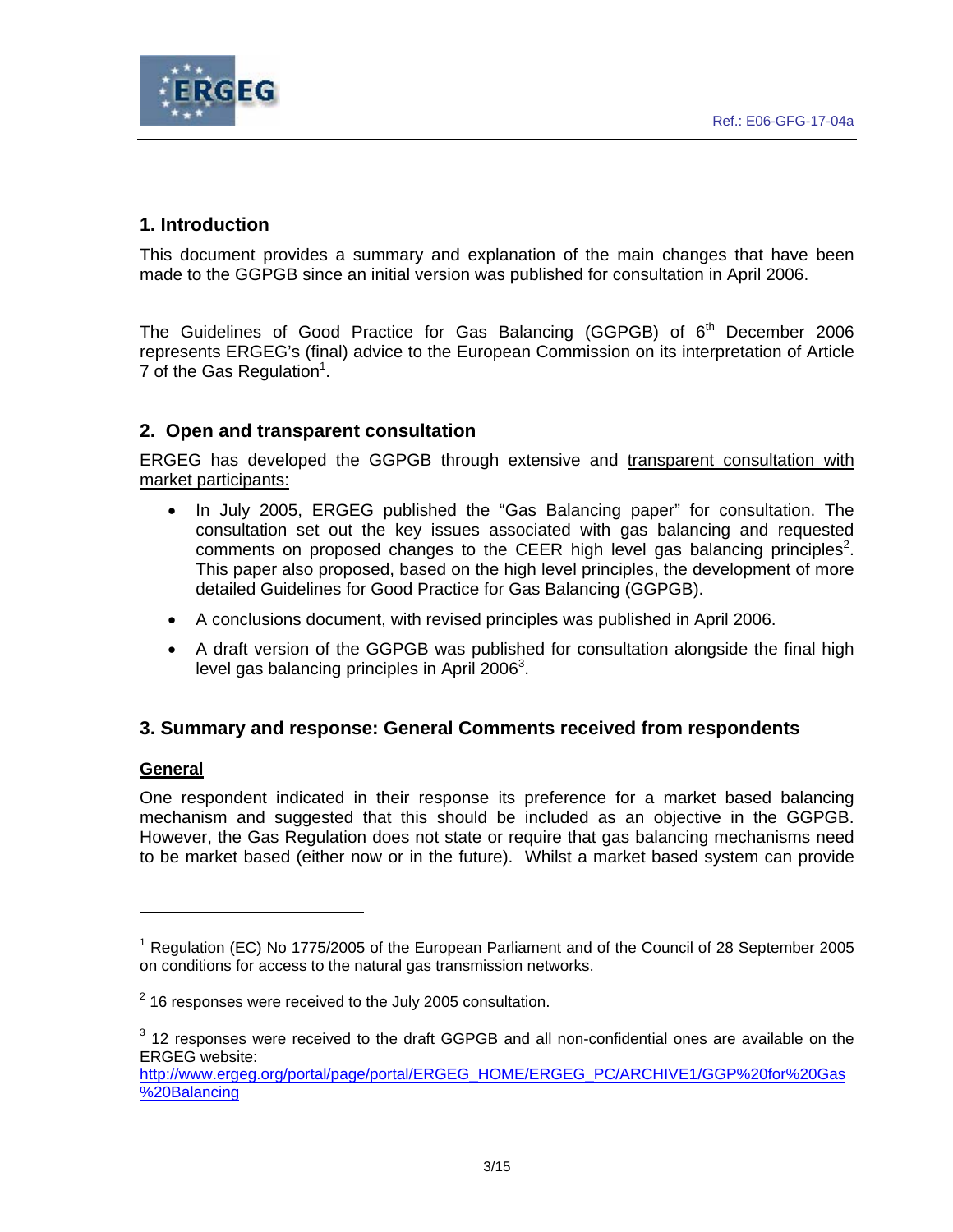

benefits in terms of transparency and management of risk it is important that the GGPGB remain consistent with the relevant legislative requirements.

Another respondent suggested that the guidelines should refer to a spot market, which it believed is a pre-requisite for a well functioning market. Spot markets for gas do not exist in most EU Member States therefore it would not be appropriate for the GGPGB to reference them at this stage.

## **Balancing period**

Four respondents reiterated their support for daily balancing. The July 2005 consultation paper indicated that there was no single answer for the appropriate balancing period. ERGEG considers that daily balancing is preferable unless there are technical/operational reasons that mean that some other balancing period is necessary to ensure that system can be balanced and/or for safety/security reasons. As such, it would not be appropriate for the GGPGB to rule out anything but daily balancing.

#### **Penalty Charges**

Respondents had different views over whether penalty charges should be strictly cost related or include some level of incentivisation. The wording in paragraph 1.17 of the GGPGB allows for both methodologies and reflects Article 7 of the Gas Regulation.

#### **Trading and pooling of imbalance positions**

Five respondents raised concerns about the pooling of imbalances. Four respondents felt that the section lacked definition and two were concerned that such a practice would undermine the incentives provided to market participants to balance their portfolios.

Trading and pooling of imbalance positions can provide market participant with additional ability to manage the level of risk they are exposed on an efficient basis. This may be particularly important where access to flexibility tools and services are limited. Nonetheless, it is recognised that allowing trading and pooling of imbalance positions should not impinge the incentives provided to market participants to manage their imbalance positions efficiently or on the safety and security of the network. An appropriate change has been made to the GGPGB to reflect this position.

#### **Tolerance Levels and Tolerance Services**

Some respondents objected to the inclusion of tolerance levels in the guidelines.

This inclusion not only reflects the Gas Regulation 1775/2005 but also the needs of markets that are as yet not developed enough to provide the flexibility tools and services required by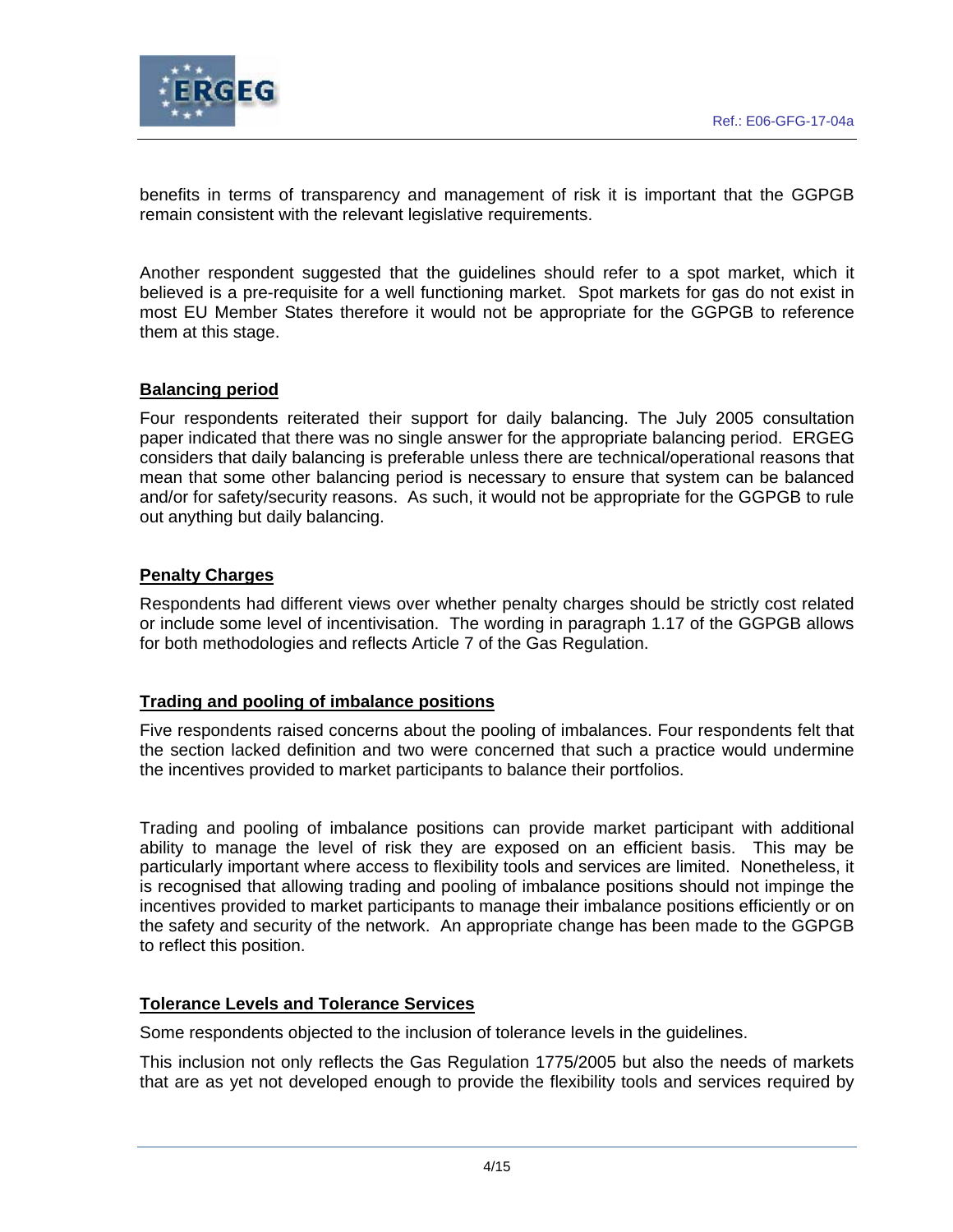

network users to effectively manage their imbalances. Tolerance levels can compensate for this lack of flexibility.

# **Transparency**

A number of respondents commented that the transparency section and Annex 2 was not detailed enough. Another respondent suggested that it was too detailed. One respondent also suggested that information release should be consistent between all TSOs.

It is important that **minimum requirements** for the provision of information through balancing mechanisms are specified in the GGPGB. It would not be appropriate to specify the information requirements in more detail at this stage. This is because balancing mechanisms and the terminology used are not the same across all Member States. It is important therefore to retain flexibility whilst identifying the minimum requirements for information provision. The GGPGB requires that TSOs publish the required information based on the balancing regime in place and that this must be approved by the National Regulatory Authority (NRA) in consultation with network users.

As part of ERGEG's work on monitoring implementation of the GGPGB it will look at the information provided by TSOs. If there are examples of best practice then ERGEG will consider whether they should be applied in all Member States by amending the GGPGB. Similarly, if the level of consistency in information provided (in terms of the level of detail, quality and timeliness) is not sufficient (and cannot be justified by differences in balancing mechanisms) then ERGEG will consider making changes to the GGPGB to provide greater definition.

Another area where a few respondents expressed concern was about the rule of less than three in relation to the provision of information. Respondents were concerned that TSOs would use this clause in order to restrict the amount of information provided to the market. However, the rule of less than three does not automatically exempt TSOs from providing information and it must provide justification to the NRA about non-publication of gas balancing information.

Two other respondents requested that Annex 2 include requirements for the provision of information on linepack. Given that linepack is not available on all networks ERGEG considers that this should be looked at on a case by case basis as part of the development of the information template by TSOs/NRAs in consultation with users. Consideration would need to be given to the requirement to balance transparency and commercial confidentiality.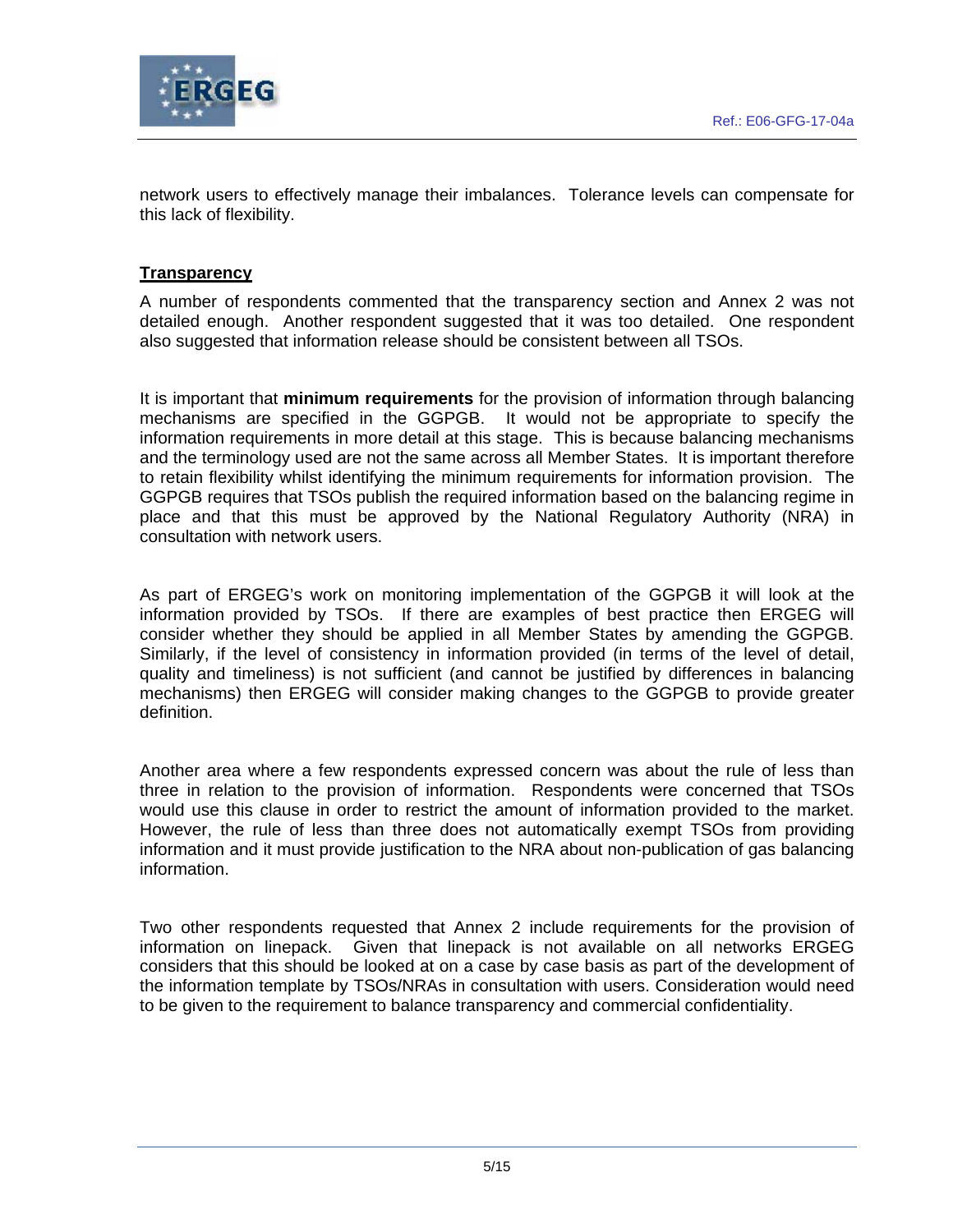

#### **Harmonisation**

There was support among respondents for some harmonisation of balancing regimes. The requirement in the GGPGB reflects those of the Gas Regulation by providing some further guidance on how best to take forward harmonisation. The issue of harmonisation of gas balancing mechanisms may also be looked at as part of ERGEG's Gas Regional Initiative (www.ergeg.org).

#### **4. Summary of text changes that have been made to the GGPGB**

The following changes to the text have been made following specific comments received from respondents. Where these changes are substantive, ERGEG has provided reasons for the change. In most cases, however, the changes do not substantially alter the substance of the guidelines but instead, provide greater clarity. A number of other minor changes have been made to the text and these are highlighted in the attached marked up revision of the GGPGB.

#### **Change (underlined words inserted)**

*Scope and objective*:

Paragraph 1 - Insert "( which came into force on 1 July 2006)"

#### **Change (underlined words inserted)**

*Scope and objective*:

Paragraph 1 - Insert "and" between "networks" and "includes"

#### **Change (underlined words inserted)**

*Scope and objective*:

Paragraph  $2/2^{nd}$  sentence – Replace "in" with "on".

#### **Change (underlined words inserted)**

*Scope and objective*:

Paragraph  $2/3^{rd}$  sentence - Insert "and" between "networks" and "includes"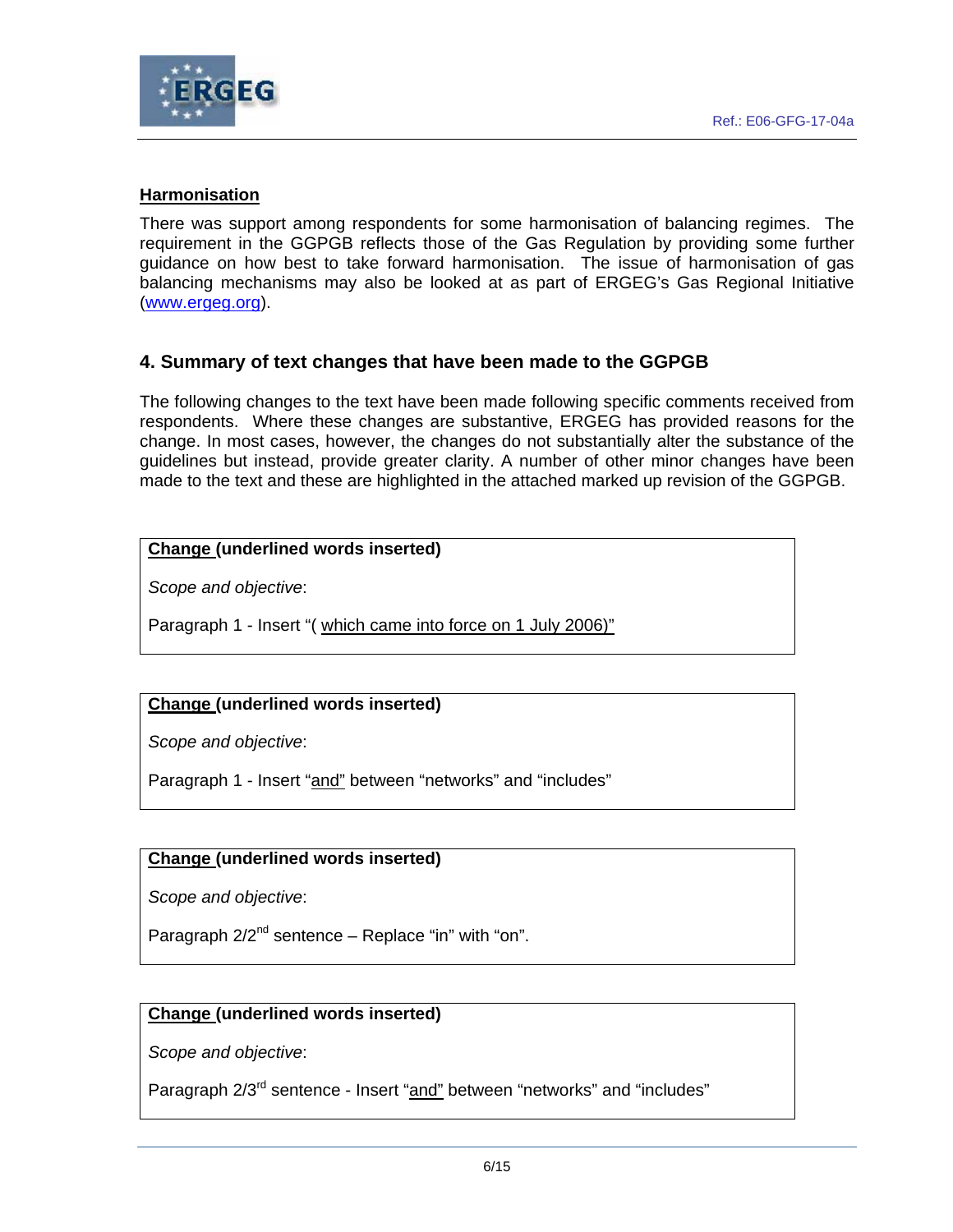

*Scope and objective*:

Paragraph 2/3<sup>rd</sup> sentence – Move "and are based on objective criteria" and insert between "rules" and "a designed".

#### **Change (underlined words inserted)**

*Scope and objective*:

Paragraph 1 - Insert "and" between "networks" and "includes"

#### **Change (underlined words inserted)**

1.3 Insert "and any subsequent changes".

This is not a change as such just a condensing of the guidelines, paragraph 1.35 allowed for market participants to be consulted if changes are made to balancing guidelines.

#### **Change (underlined words inserted)**

1.6 Delete "undue" before barriers throughout the bullets in this paragraph.

The removal of this word provides greater clarity.

#### **Change (underlined words inserted)**

1.6, replace "can" with "should generally"

## **Change (underlined words inserted)**

1.6 Insert at the end of the  $2^{nd}$  sentence "and decisions should be published with supporting information"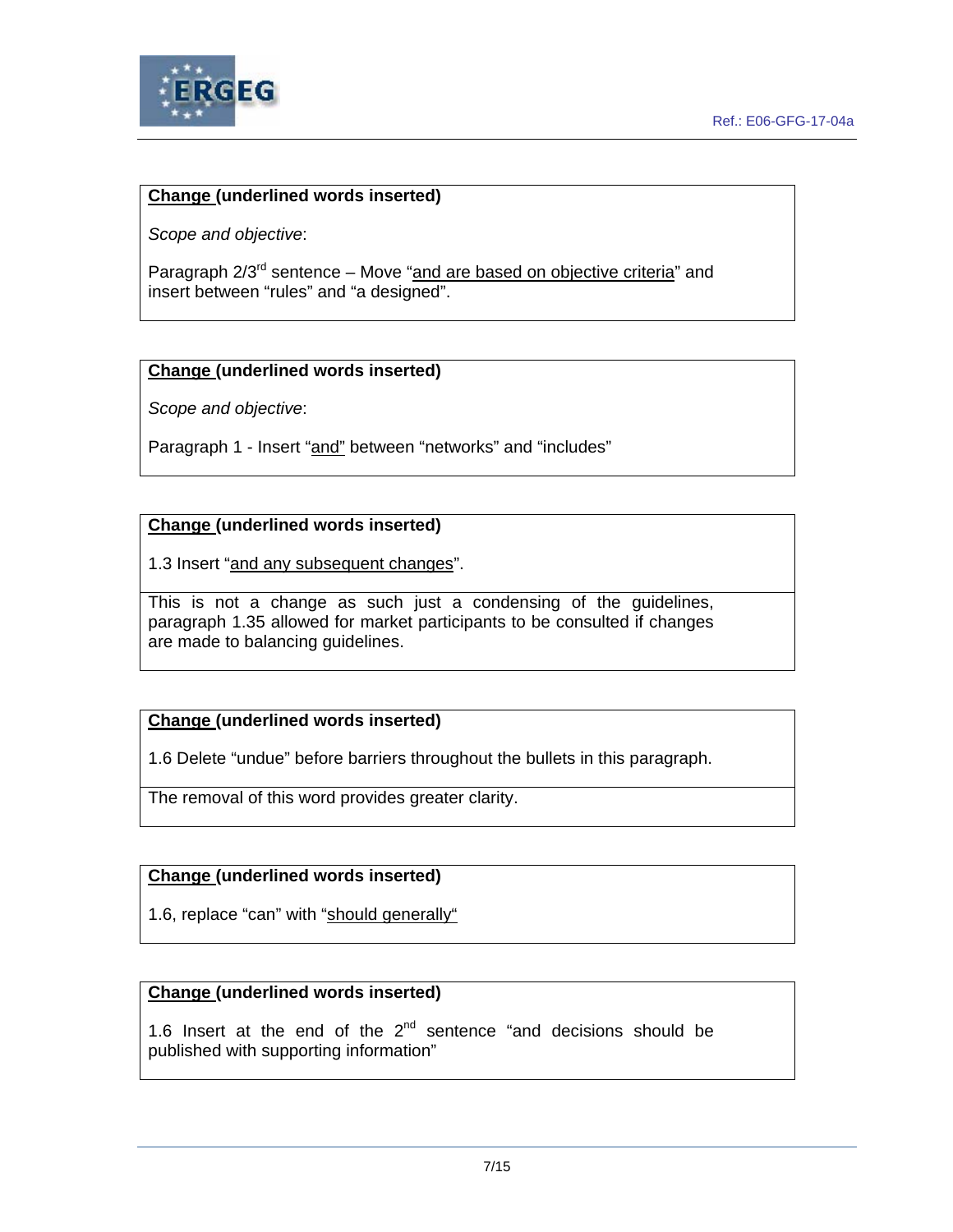

1.6 Reword  $1<sup>st</sup>$  bullet :

"Whether consumers' daily offtake profile, has on average, a broadly recurrent pattern"

#### **Change (underlined words inserted)**

1.6 Reword 3<sup>rd</sup> bullet :

"The interaction with balancing periods in connected gas systems to ensure that no undue barriers to cross trade and flows of gas are created".

#### **Change (underlined words inserted)**

1.6 Insert an additional bullet at 2

"Whether the arrangements would create any undue barriers to entry – particularly for new (and smaller) market entrants"

#### **Change (underlined words inserted)**

1.6 Replace "frequency of balance" in the  $8<sup>th</sup>$  bullet with "balancing period"

#### **Change (underlined words inserted)**

1.7 Delete last sentence.

Now included as a bullet in 1.6.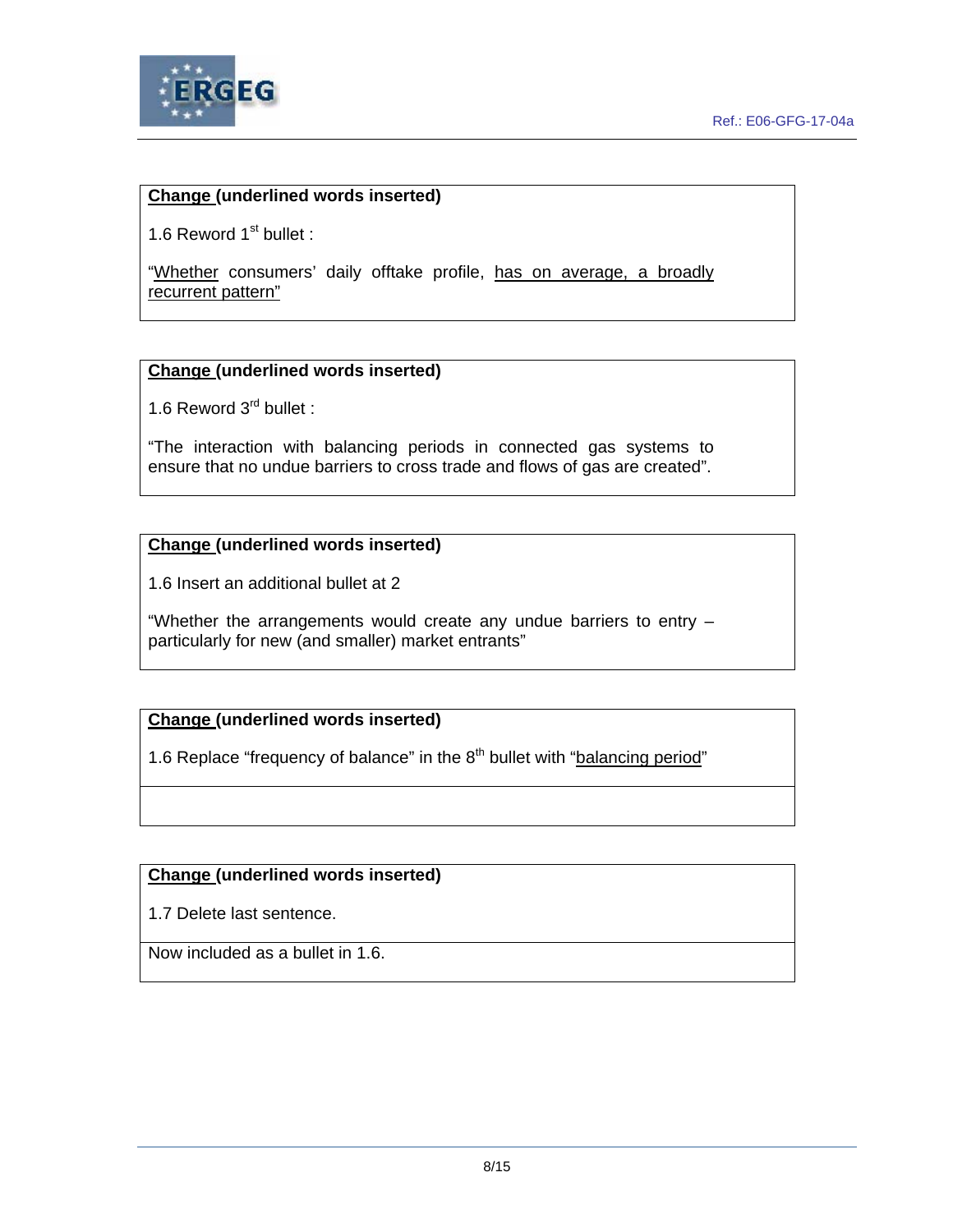

1.8 Reword as follows:

"As an alternative, or in addition to balancing systems based on a balancing period, it also possible to use a system where there is no **predefined** balancing period. As long as the cumulative imbalance position of a network user is kept within specified tolerance levels there is no settlement procedure and therefore balancing period.

#### **Change (underlined words inserted)**

1.12 Insert "after it has been approved by the relevant authority"

#### **Change (underlined words inserted)**

1.13 Insert "all" before "network users".

#### **Change (underlined words inserted)**

1.15 Insert "Provisional allocations will be settled as soon as possible".

#### **Reason for change**

It is important where information is not made available to network users in order for them to manage their imbalances efficiently, and provisional allocations are used that these are settled as soon as possible.

#### **Change (underlined words inserted)**

1.15 Insert at the end of the paragraph new sentence "After the expiry of the settlement period for final allocations no penalty charges should be charged by the TSO".

#### **Reason for change**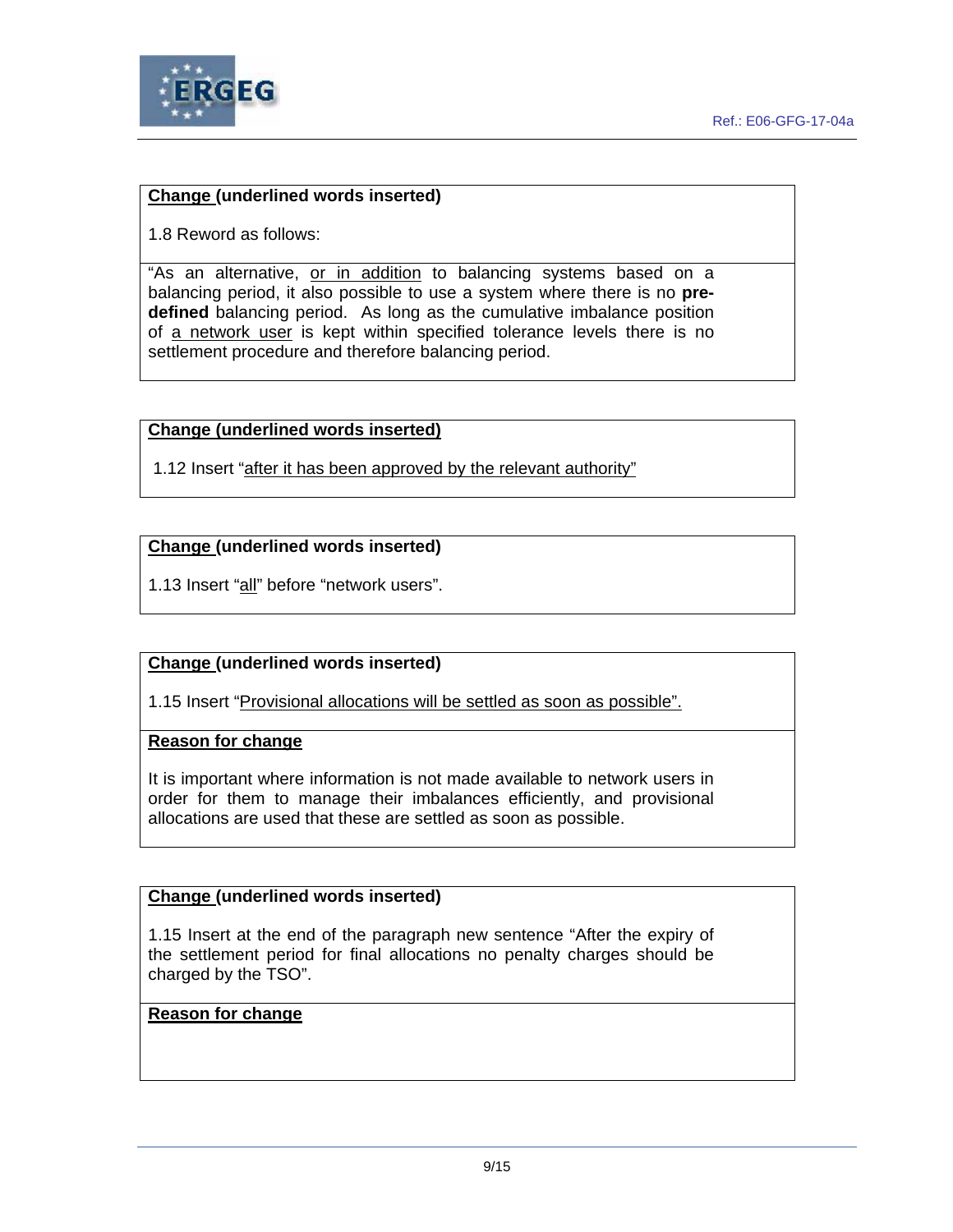

1.19 Insert "and, where appropriate, adjacent transmission systems " at the end of the sentence.

## **Change (underlined words inserted)**

1.18 Amend paragraph as follows:

"In the absence of a well functioning/liquid within day market, allowing market participants to manage their imbalance positions efficiently, the TSO should have or should allow systems to be put in place to facilitate the pooling and trading of imbalance positions. The period of time allowed for pooling and trading of imbalance positions needs to be consistent with that allowed for provisional allocations made by the TSO. The provision of such systems should not in anyway undermine the primary responsibility of network users to efficiently manage their inputs and offtakes over the relevant period (according to the rules and incentives of the respective balancing regime) and/or the safe, secure and economic operation of the network.

# **Change (underlined words inserted)**

1.19 Insert "and, where appropriate, adjacent transmission systems " at the end of the sentence.

#### **Change (underlined words inserted)**

1.22 Insert available "directly to network users or to the" before public in the first sentence.

#### **Reason for change**

This has been inserted to clarify that not all the information in Annex 2 has to be made available to the public, some is for network users only.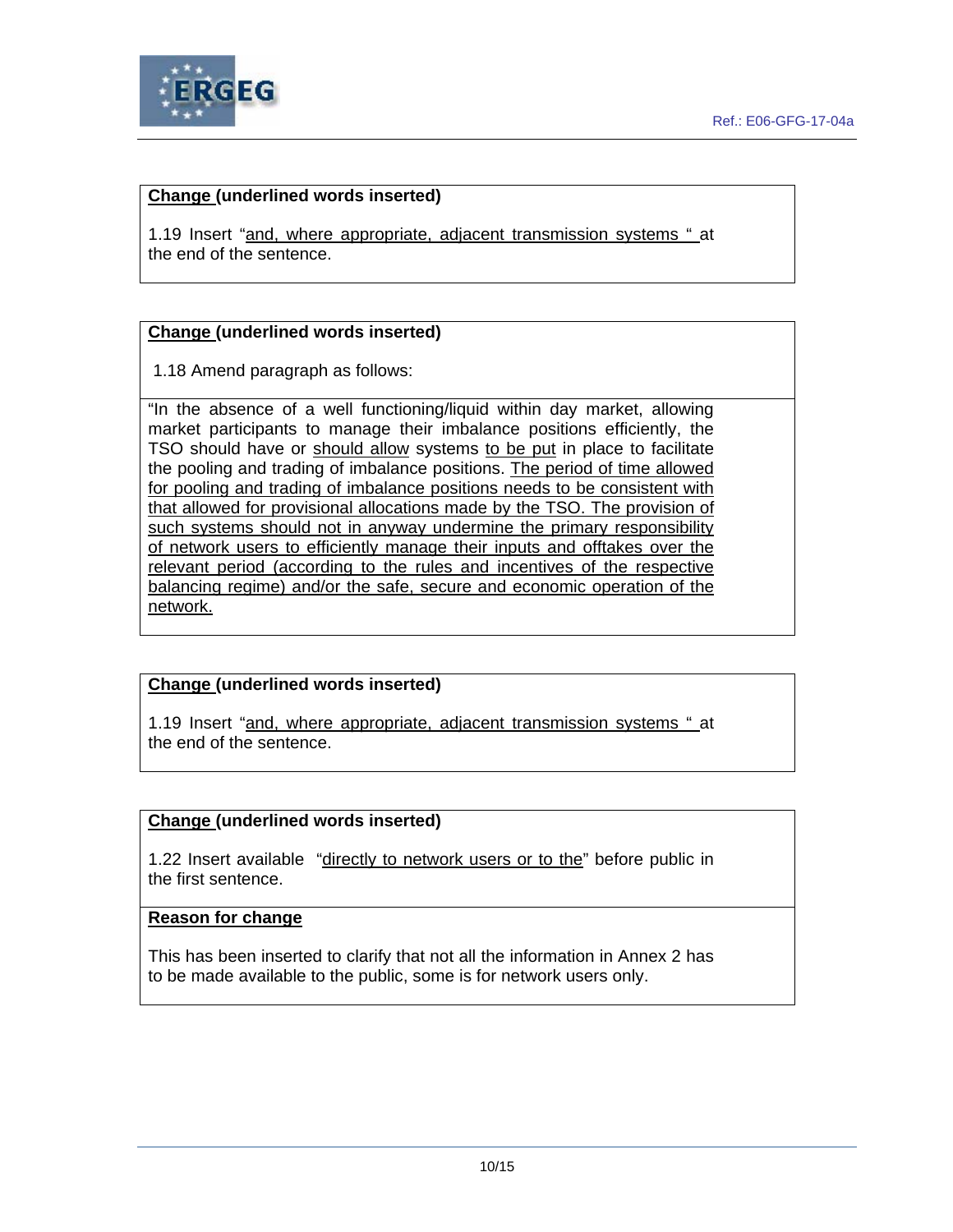

1.26 Replace "neutral" with "reflective"

## **Change (underlined words inserted)**

1.27 Insert "the purposes of residual" before "balancing gas".

#### **Change (underlined words inserted)**

1.28 Insert " TSOs should provide the gas in other ways according to transparent non-discriminatory procedures and delete " TSOs should contract for gas in other ways".

#### **Reason for change**

This change is intended to ensure that the mechanism used by the TSO is transparent and non-discriminatory.

#### **Change (underlined words inserted)**

1.31 Insert "(and at least make compatible)" into the first sentence.

#### **Change (underlined words inserted)**

1.32 Shall be revised as follows :

"Where balancing regimes remain different between interconnected networks, a report shall be produced to identify the key areas of difference and their impact, including on trade and the efficient operation of the market. In addition, where appropriate, an action plan shall be produced between the TSOs to identify the development of measures to ensure greater harmonisation (and compatibility) of balancing regimes and their structures."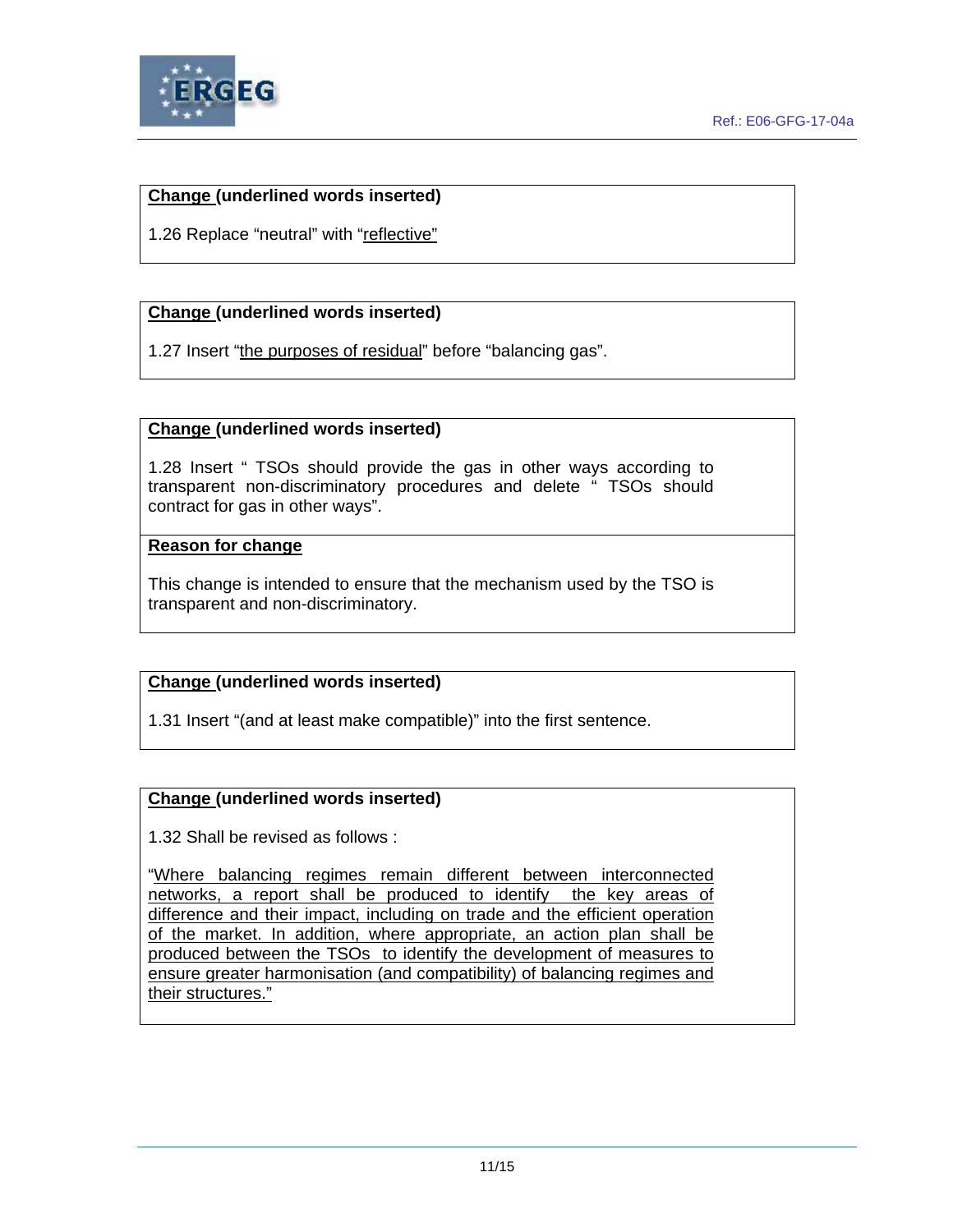

# **Change**

1.35 Delete paragraph as the requirement to consult on any changes is now included in 1.3.

## **Change (underlined words inserted)**

Annex 1: Definitions

Delete "relevant authority" definition.

## **Reason for change**

This definition is no longer required.

#### **Change (underlined words inserted)**

Annex 2: Market Information and transparency of balancing arrangements

Insert "Individual" before "Forecast demands" for network users.

# **Change (underlined words inserted)**

Annex 2: Market Information and transparency of balancing arrangements

Insert "Aggregate" before "Forecast demands" for the market.

#### **Change (underlined words inserted)**

Annex 2: Market Information and transparency of balancing arrangements

Insert "Balancing" before "contract information".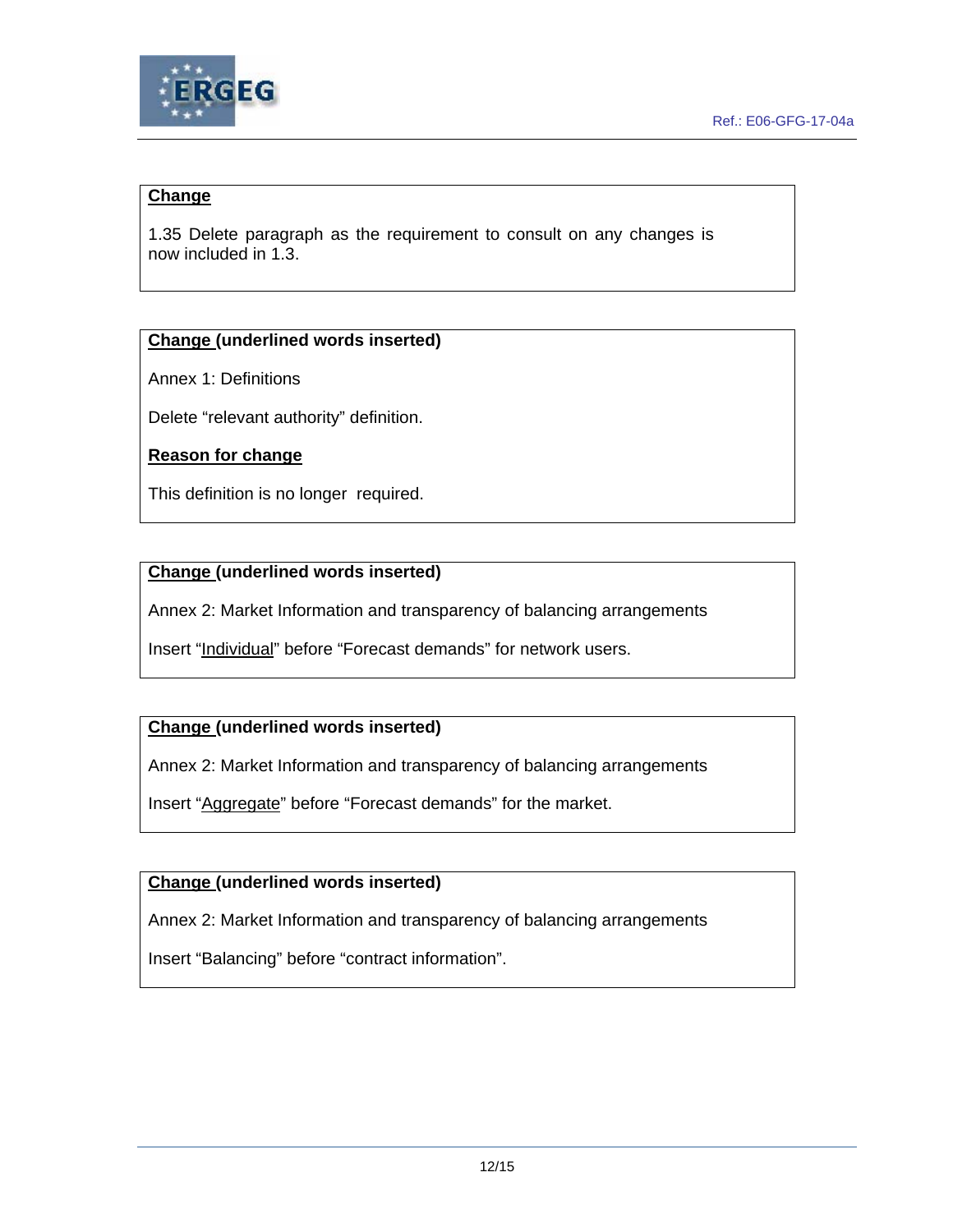

# **5. Summary of comments received that have not been incorporated in the revised GGPGB**

Listed below are a number of proposed changes from respondents that ERGEG considers are not appropriate to make.

#### **Proposed Change**

1.3 Delete "(unless the balancing rules are already specified in national legislation where this requirement would not be relevant)".

#### **ERGEG view** .

It is necessary to include this to reflect the differences in legislative arrangements between Member States.

#### **Proposed Change**

1.6 Delete 3<sup>rd</sup> bullet.

**ERGEG View** ERGEG consider that this criterion is a relevant consideration in deciding on the appropriate balancing period.

#### **Proposed Change**

1.7 Delete "unless a different period is specified in national law".

**ERGEG view** This has been not been deleted as it reflects the differences in legislative arrangements across Member States.

#### **Proposed Change**

1.10 Amend  $2^{nd}$  sentence. "Imbalance charges shall be based on efficiently incurred costs [costs must correspond to the costs the TSO actually incurs for its balancing service provision and additional penalty charges cannot be justified as these are not cost reflective. ]"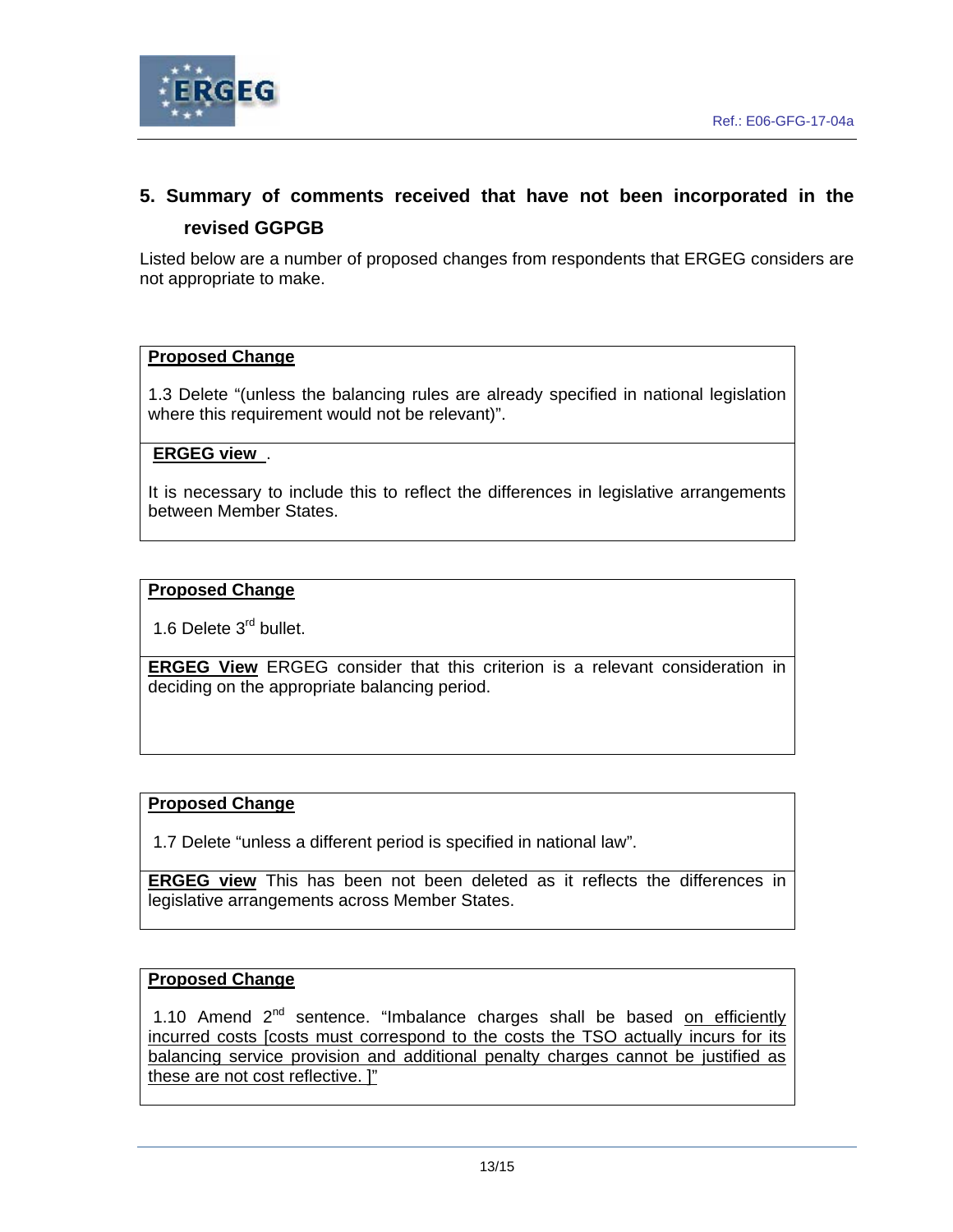

**ERGEG view** The proposed change does not reflect the wording of other parts of the guidelines or the Gas regulation.

#### **Proposed Change**

 1.31 Insert "at a Pan-European level" between balancing regimes and "and streamline"

**ERGEG view** This extends beyond Member States and as such is not appropriate.

#### **Proposed Change**

1.35 Include "subject to the approval by the NRA and be" after the TSO should in the first line.

**ERGEG view** Not all NRAs or relevant national authorities approve amendments to balancing services.

#### **Proposed Change**

2. Include a new paragraph 2.2 " The NRA shall approve the balancing regime proposed by the TSO including any additional or special conditions applicable for any of its affiliated networks".

**ERGEG view** This is mentioned earlier in the guidelines and the applicability of changes in the Guidelines to affiliated or vertically integrated companies is addressed by 1.4.

#### **Proposed change**

3.4 Insert "linepack data " and add "This information must correspond with the balancing period".

**ERGEG view** Linepack information has not been included as it is not available on all networks. ERGEG considers that this should be looked at on a case by case basis as part of the development of the information template by TSOs/NRAs in consultation with users.